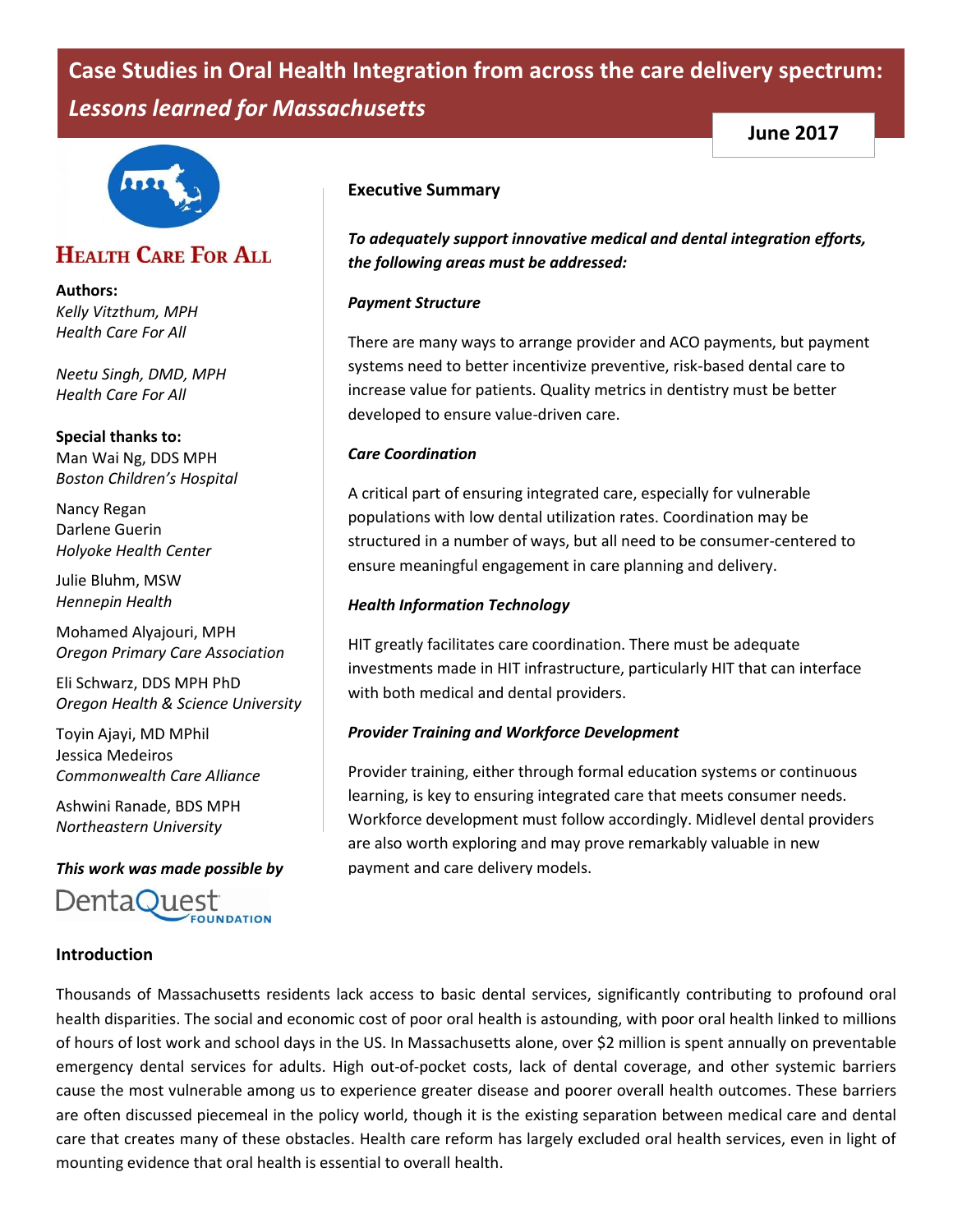There is a significant opportunity in Massachusetts to catalyze the integration of medical and dental care as the state redesigns its health care system towards *value*-based care and away from *volume*. Similar to the current work around behavioral health integration, oral health should be also included in integration efforts, particularly in the structure of the state's forthcoming Medicaid and commercial Accountable Care Organization standards.

We recognize, however, that there are many challenges that must be overcome in order to truly integrate care. The historical separation of the two fields has led to completely separate educational systems, practice cultures, and financing. To simply mirror the efforts in medicine to create patient-centered care systems may not be enough; true integration will require creative thinking that prioritizes the patient experience while simultaneously melds the two fields of practice.

The following case studies highlight the range of innovative work integrating medical and dental care both in our state and others, and suggest lessons learned as well as best practices to adopt on the road to wholly integrated, patientcentered care in Massachusetts. The first two cases are more system-level integration efforts conducted at a state and county level. These cases suggest a number of policy changes that would facilitate more on-the-ground integration efforts, seen in the in-state examples of an insurance company, community health center, and a hospital.

# **Oregon Coordinated Care Organizations and Dental Care Organizations**

*Oregon*

In 2012, the Centers for Medicaid and Medicare (CMS) approved Oregon's 1115 Medicaid expansion waiver, giving Oregon additional funding and flexibility to use federal funds to expand coverage. The waiver allowed Oregon to establish Coordinated Care Organizations (CCOs), locally-governed Accountable Care Organization (ACO)-like entities, which receive a global budget from Oregon's Medicaid program to deliver medical, behavioral, and oral health care for a defined population in a particular service area. In line with its overall emphasis on preventive care and management of chronic conditions to avoid more costly health events like emergency department visits, the waiver also established dental services as a part of the standard Medicaid benefit package. Prior to the waiver, dental benefits were available only for pregnant women and children.

Over a quarter of all Oregonians are enrolled in Medicaid, with approximately 90-95% of members' care coordinated by the 16 CCOs operating in various communities around the state. Each CCO is currently required to contract with all Dental Care Organizations (DCOs) in their service area as a means to establish their dental provider networks.

The inclusion of dental services stemmed from the recognition of overwhelming unmet oral health needs in the state. Community water fluoridation, though safe and highly cost effective, has limited reach in Oregon, with only around 20% of its population on a fluoridated public water system. Oregon is ranked 48<sup>th</sup> in the country for the status of its children's oral health, an issue that garnered significant attention across various Oregon communities. Policymakers too were

*Carving out dental in an integrated accountable care model can help ensure adequate resources allocated to oral health services*

aware of the prevalence of the problem, which helped the drive toward dental inclusion in CCOs.

Each CCO is held accountable to quality measures and patient outcomes. Currently, three percent of global payments is withheld and placed in an incentive pool, and the percentage of shared risk held by CCOs increases annually. Shared savings are then determined based on achievement of a number of quality metrics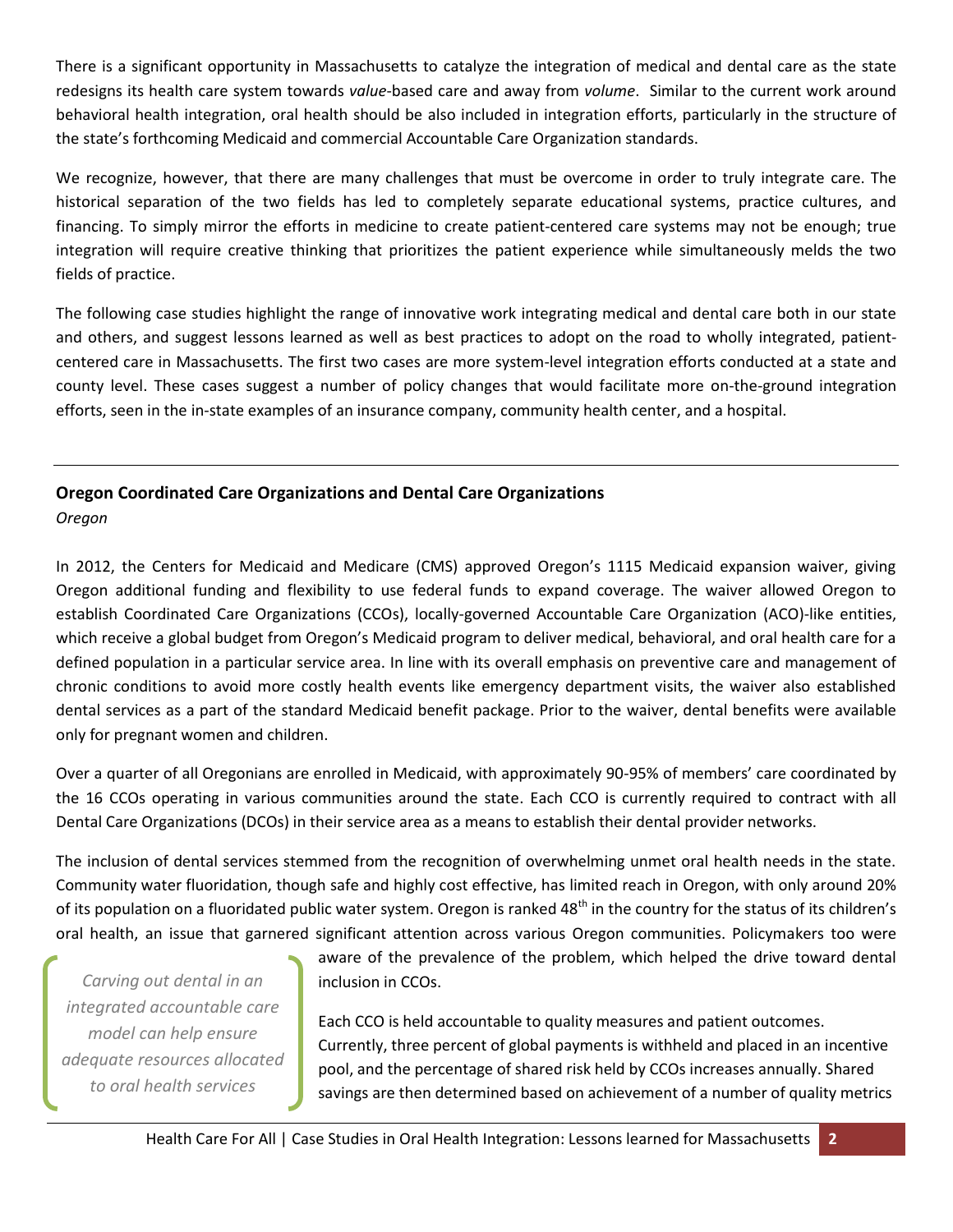and targets set by the Oregon Health Authority Metrics and Scoring (M&S) Committee, and some exceptionallyperforming CCOs have received more than 100% of their withholds. On the basis of recommendations from the Dental Quality Metrics Workgroup, the M&S Committee has established two dental incentive quality measures: the percentage of 6-14 year old children who have received a dental sealant on a permanent molar and a more transformative metric that assesses the percentage of foster care children who have received a physical health assessment, a mental health assessment, **and** a dental assessment within 60 days of placement. Though DCOs are not included in shared risk and savings structures, because each CCO is initially required to contract with every DCO in their service area, DCOs are incentivized to produce high quality care to maintain contracts in future years when the requirement to contract with all DCOs is lifted. Due to the simultaneous introduction of Medicaid expansion and comprehensive adult dental benefits in 2014 there have been notable capacity challenges in the implementation stage. Specifically, a corresponding increase in provider capacity was not planned for, leaving many patients experiencing significant delays in accessing dental care.

Dental care is included in the global budget CCOs receive from the state Medicaid office, and the contractual payment to DCOs is paid on a capitated per member per month sum. But there may be variations in the contracts that CCOs have established with the DCOs and in the way dental care providers are reimbursed depending on the specific DCO and their provider structure (panel/group practice/employed), including traditional fee-for-service or capitation. CCOs work with DCOs to develop improvement strategies and facilitate referral relationships between dental and primary care providers.

All CCOs have made significant investments in health information technology (HIT), though data systems employed by each CCO vary. Investments are made based on existing capabilities and resources among providers and approaches to HIT differ accordingly. Efforts have included a community-wide EHR that include data on over 85% of members, a regional health information exchange tool, and data warehouse pilots. Disparate EHR systems and difficulty with EHR interoperability were cited as large barriers to HIT implementation and included challenges such as incorporating dental record systems and difficulty with referrals. However, during the last few years incentive metrics have helped to standardize EHR systems and patient-centered primary care homes, and a few dental organizations have introduced Epic based medical systems (WISDOM). Some CCOs are also employing workarounds to ensure adequate care coordination through a closed-loop referral system that includes dental providers.

There have also been a number of pilot programs approved by a state review process that are currently undergoing implementation. These include a workforce expansion program that uses new midlevel dental provider models in a number of Indian Health Service clinics, a program that focuses on training dental hygienists to place Interim Therapeutic Restorations (ITRs), and a new teledentistry pilot that seeks to expand care access to community and rural settings.

# **Lessons Learned for Massachusetts:**

- Local governance of CCOs has proven important for effective management of services, especially considering the varied geographic regions and populations covered.
- Inclusion of dental services in Oregon's CCO structure has spurred the medical and dental provider communities to emphasize oral health and innovate around care coordination and integration.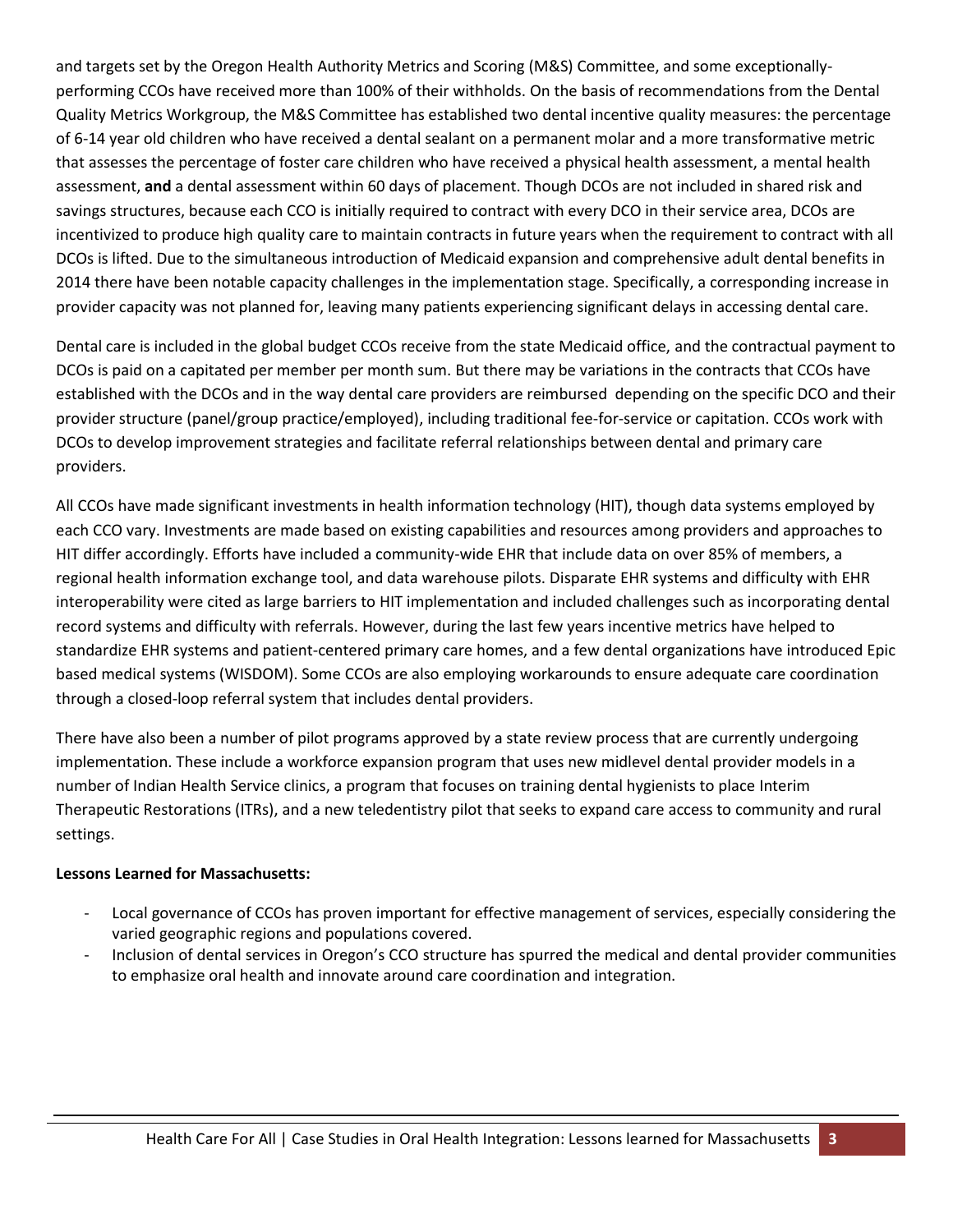#### **Hennepin Health**

*Hennepin County, Minnesota*

Hennepin Health is a county-based Medicaid Accountable Care Organization (ACO) made up of four different organizations that share financial risk for over 30,000 patients: a safety-net medical center with nine affiliated clinics including a dental clinic (Hennepin County Medical Center), a county social services organization with some clinical providers, an FQHC (NorthPoint Health & Wellness Center), and an HMO insurer. The insurer, named Hennepin Health, serves as the ACO's program administrator. As of January 2016, Hennepin Health expanded to cover care for patients in the Prepaid Medical Assistance Program (PMAP), which includes low-income adults, children, and pregnant women. The ACO also contracts with other clinics and community organizations to improve network adequacy and offer access to additional services such as vision, behavioral health, and dental.

The decision to include dental services in the ACO stemmed from a number of different factors. Like Oregon, comprehensive dental care is a required component of the Minnesota adult Medicaid benefit. In particular, Hennepin Health noted a profound need for dental services in its patient population and specifically identified dental pain as one of the highest cost drivers in the emergency department. Accordingly, dental services were determined to be an area worth addressing to improve patient outcomes and accrue savings. Also considered was pain medication dependency associated with untreated oral health problems, particularly for a population with high rates of mental illness and chemical dependency issues. Including dental services fit in with Hennepin Health's strategy of focusing

*New midlevel dental providers, known in Minnesota as dental therapists, have helped lower costs while expanding the capacity of dental services available for safety net dental clinics*

specifically on lower cost outpatient care to avoid more costly inpatient care. This overall approach resulted in a decrease in ED visits by 9.1% compared to 3.3% overall increase to outpatient visits between 2012 and 2013.

Hennepin Health receives a risk-adjusted capitated per-member per-month payment from Medicaid. Clinical providers in HCMC, NorthPoint, and county public health clinics are reimbursed with traditional fee-for-service models, including around 25 dentists employed by Hennepin County Medical Center (HCMC) and NorthPoint. The dental clinic at HCMC also began employing new midlevel dental providers, known in the state as dental therapists, which has helped lower costs while expanding the capacity of dental services available. All providers within the ACO are included in risk sharing and eligible for shared savings bonuses, which are calculated as the amount saved relative to per-patient per-month capitated payments and distributed to partners based on formulas that reflect the amount of care provided to members given size. A percentage of Hennepin Health's revenue is withheld by the Minnesota Department of Human Services, with its return dependent on improvements to state-determined quality measures. Among these measures is the annual dental visit rate, along with HEDIS measures and results of its patient satisfaction survey. In addition, the ACO conducts internal reviews using a 12-page scorecard that measures health outcomes related to specific medical conditions as well as ED visits.

Contracted independent providers, by comparison, also receive fee-for-service payments but are not included in shared risk and savings. This includes over 1600 unique dentists in the broader Hennepin Health network through Delta Dental of Minnesota. Social services are paid for using state and county human service funds and are supplemented by ACO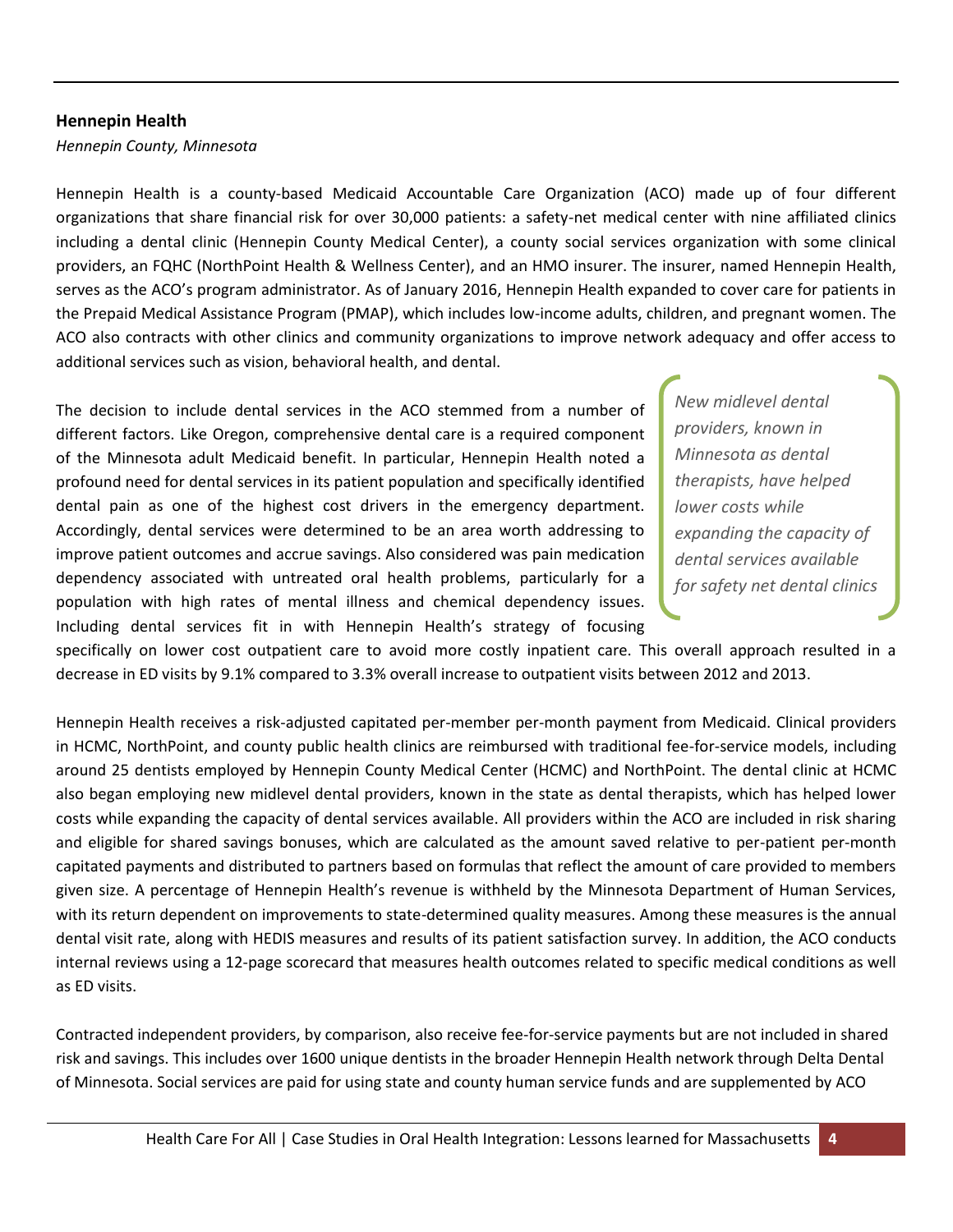capitated payments if needed. Social service spending is also tracked monthly to examine its relation to medical spending and savings.

Care coordination is a vital part of the Hennepin Health care model, and is conducted by a team stationed in each practice made up of community health workers, registered nurse clinical coordinators, and social workers. Members prioritized for care coordination have a designated primary care coordinator who is the person with the best relationship or most frequent contact with the member. Because dental services are included as a benefit and are facilitated through care coordination efforts, over time, primary care providers have also increased their attention to oral health prevention. In well child visits for children aged 0-3, a dental provider joins the physician to provide the first dental visit and offers preventive parent education. An integrated electronic health record system across the ACO allows providers to identify and notify patient care coordinators with treatment updates, outcomes, and follow-up needs, which allows for better continuity and coordination of care. Hennepin Health's dental services, however, use a separate system and medical providers are unable to view dental records, posing a challenge for whole-person care coordination.

Care coordination likewise plays a key role in Hennepin's outreach and emergency department diversion programs. It has been estimated that anywhere from 30-50% of Hennepin Health's members who are eligible through Medicaid expansion are either homeless or unstably housed, which makes it difficult to reach many patients at risk of acute episodes or those who are already high utilizers. Community outreach workers have been deployed as a way to educate members on the importance of oral health and preventive dental services and bring in vulnerable Hennepin Health members, connecting them to various other needed services. Community health workers trained in oral health are also stationed in the Hennepin County Medical Center emergency department and urgent care clinic to meet with patients presenting with dental pain. They are then able to connect patients with needed dental care in a more appropriate setting and deliver preventive oral health patient education. Because a dental clinic is co-located at HCMC, community health workers may directly escort patients to the dental service upstairs which has had the added benefit of building relationships between the medical and dental providers at HCMC. Also available are next-day appointments at NorthPoint, with the community health worker facilitating transportation for the patient. Because the four ACO partners are responsible for costs and quality of care, there is motivation to promptly address the dental needs of patients. Care coordination for Hennepin Health patients similarly happens through Delta Dental of Minnesota, which provides coordination services particularly for dental providers outside of the partner risk-bearing organizations.

# **Lessons Learned for Massachusetts:**

- An integrated provider system that focuses on reducing the need for acute care while emphasizing patient outcomes can decrease cost and increase high-value care.
- Care coordination and patient outreach is important especially for vulnerable populations with low dental utilization rates

# **One Care – Commonwealth Care Alliance**

*Massachusetts*

Commonwealth Care Alliance (CCA) is a nonprofit, consumer-governed payer that manages a One Care plan for dual eligible (Medicare and MassHealth) beneficiaries. One Care is a state enrollment option specifically for individuals who are between the ages of 21-64 and are dually eligible for Medicare and MassHealth. The goal of One Care is to coordinate and integrate care for patients with complex needs. One Care plans offer expanded MassHealth benefits and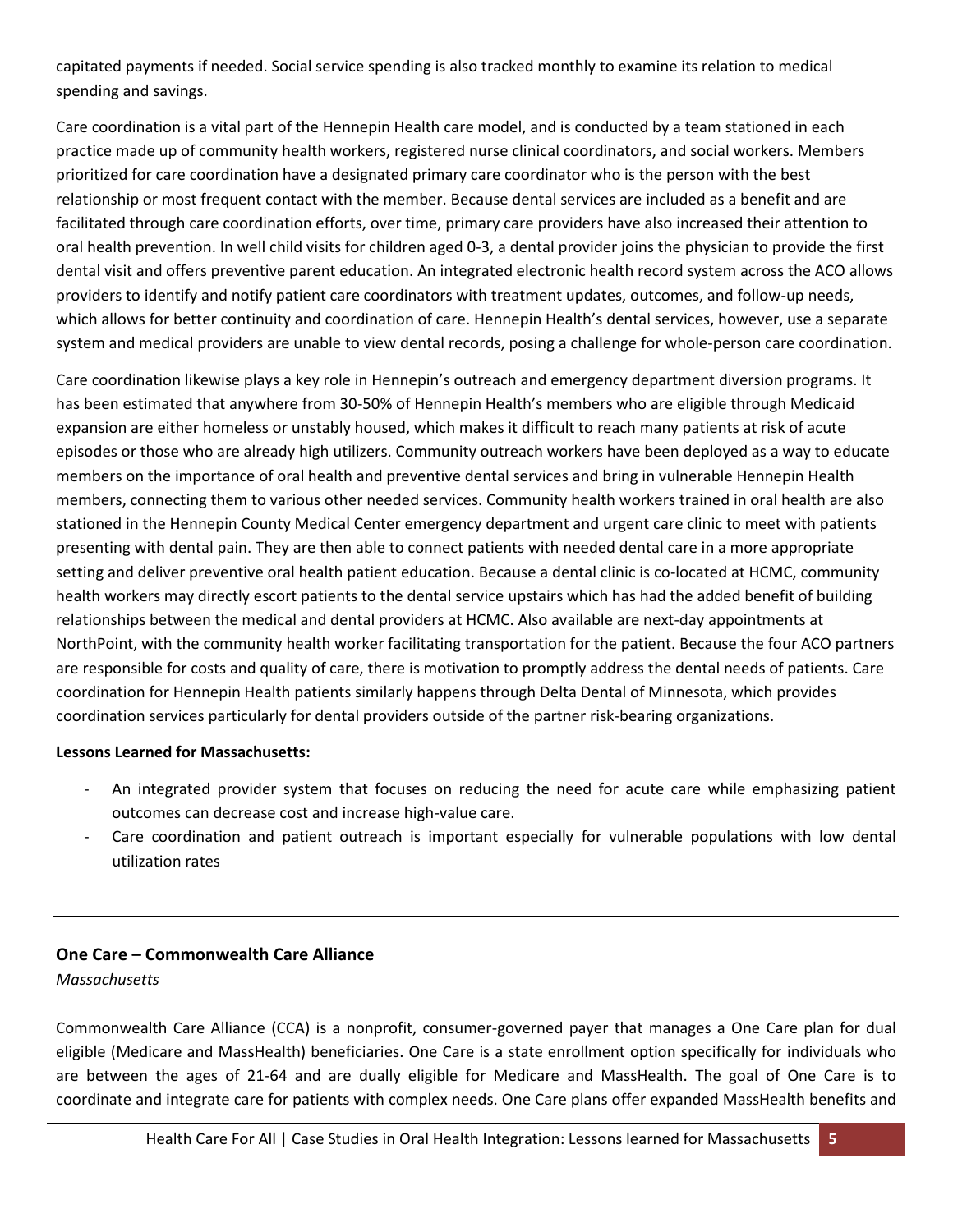participating plans are required to contract with community organizations that provide additional services dependent on the needs of the beneficiary, including Independent Living Long-Term Services and Supports (LTSS), medical equipment repair, integrated behavioral health care and substance abuse services, among others.

Care coordination is at the center of One Care efforts to provide integrated care for its enrollees. An Interdisciplinary Care Team including the enrollee, their primary care provider, a care coordinator or clinical care manager, and the independent LTSS coordinator, among others that an enrollee may require on their team, develops an individualized care plan after conducting a comprehensive assessment of the enrollee's care needs. This care plan may also incorporate services from community-based organizations.

The One Care program uses global/capitated payment models negotiated with Medicaid and Medicare, with specifications for risk sharing along with incentives for meeting quality metrics. Providers are paid through various payment arrangements. Dental services through CCA are included in the capitated rate of care and benefit administration services are contracted to Scion Dental, which reimburses dentists based on a fee-for-service basis.

CCA's One Care members report the availability of dental care as a significant incentive for enrolling in the program, with 48% of voluntary enrollees describing getting better dental benefits as a primary reason for joining One Care. However, incorporating oral health into whole-person care delivery has posed significant barriers. The adequacy of the provider network is one challenge, especially ensuring sufficient availability of dental specialists able to treat complex patients, though CCA has had success in partnering with the dental schools to help address this. It is important, however, that dental providers be better trained to better work with special populations. Geographical barriers are another issue,

especially in the western, more rural part of the state where there are few dental professionals, let alone specialists who accept public insurance.

One Care beneficiaries as a whole tend to have complex health and social needs, which pose additional obstacles to seeking and receiving dental care. One Care members are individuals with disabilities and many have multiple chronic conditions. Additionally, an estimated 70-80% of CCA's One Care members have behavioral health service needs, many of whom are also unstably housed, lending to particularly prominent challenges in providing and coordinating quality care for this population. Health plans like CCA reported that during One Care's early implementation stage, a significant amount of time was spent locating new enrollees and conducting initial assessments.

*Care coordination efforts must thoughtfully and explicitly address oral health, especially for vulnerable patient populations with other significant health and social needs*

It is therefore understandable that CCA reports that an overall average of only 11% of patients utilize any dental services in a given year.<sup>1</sup> Those who typically access dental services are often those who had limited prior dental coverage before joining One Care and those who are actively engaged or have an advocate engaging them in their overall care. Members who have not utilized dental services tend to be those with more complex needs, including those with limited mobility. Many face challenges finding dental providers able to accommodate patients who are wheelchair or stretcher-bound. While CCA strives to provide its One Care beneficiaries tailored primary care services and care coordination through multi-disciplinary, integrated clinical teams, competing interests and additional challenges for both members and

 $\overline{\phantom{a}}$  $1$  This percentage is combined for both CCA's One Care and SCO populations.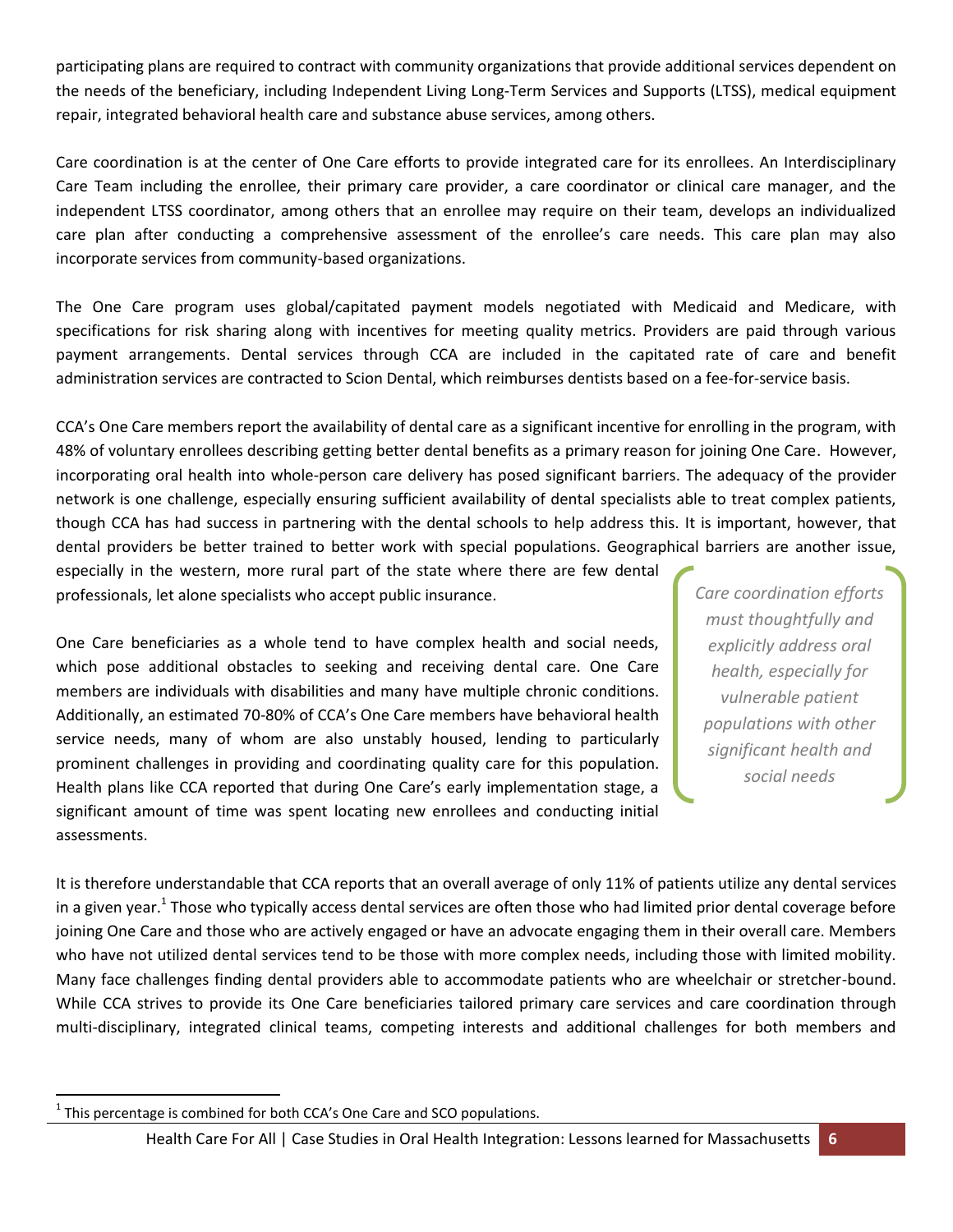providers often leave dental care by the wayside. CCA is currently undergoing a number of pilot programs to help address this issue.

Because the One Care patient population tends to have significant oral health problems, initial dental care can be extensive and very costly. As a result, efforts to integrate medical and dental—emphasizing cost-effective preventive dentistry—will require special consideration. A series of member forums conducted in 2015 indicate that there is significant confusion among beneficiaries about how to access dental benefits and find a provider. Members of the care team, including the member and providers, must be made aware of the importance of oral health and prevention in improving overall health and quality of life.

#### **Lessons Learned for Massachusetts:**

- Patient and provider education around oral health is necessary to ensure that oral health needs are adequately addressed.
- Care coordination is essential for patients with complex and extensive needs.
- Ensuring that the needs of members are fully met requires meaningful systematic engagement in planning for care.

# **Holyoke Health Center**

*Holyoke, MA*

Holyoke Health Center (HHC) is a Patient-Centered Medical Home (PCMH)-certified, Federally-Qualified Health Center that offers a full range of family health services. Seeing over 24 thousand individuals annually, it serves a diverse patient population with a large proportion of Spanish speakers. Located in Western Massachusetts, their overall patient population is also predominately living at or below the federal poverty line. At HHC, medical and dental services are colocated at two comprehensive health center sites; HHC also has one freestanding dental center and three communitybased dental clinics offering a full range of specialty dental services, unique among safety net dental clinics.

Another distinctive aspect of HHC is its hosting of a pediatric dental residency, where dental residents serve as consultants for the emergency department, conduct epidemiologic assessments and other continuous quality improvement activities, and deliver oral health trainings to the rest of the primary care team. Pediatric dental residents spend a week at Baystate Medical Center working in a hospital setting, and starting late 2016, HHC will be collaborating with Baystate Medical Center to host pediatric medical residents at the health center's pediatric dental clinics. In addition to providing more integrated care, HHC is helping train the next generation of health professionals to practice in an integrated setting. HHC has attributed many of their innovations in care to this dual service and educational mission of their dental clinic.

A concerted integration effort between HHC's medical and dental clinics began three years ago with a grant they received to pilot medical and dental integration. The health center, however, already had a deep history and culture of inter-professional collaboration, driven largely by clinic leadership. The medical department had long recognized the need for diabetic patients to receive oral care and had already established a system of referrals to the dental department. With the grant, HHC also began integrating care for the pediatric population and aimed to establish dental homes for all pediatric patients.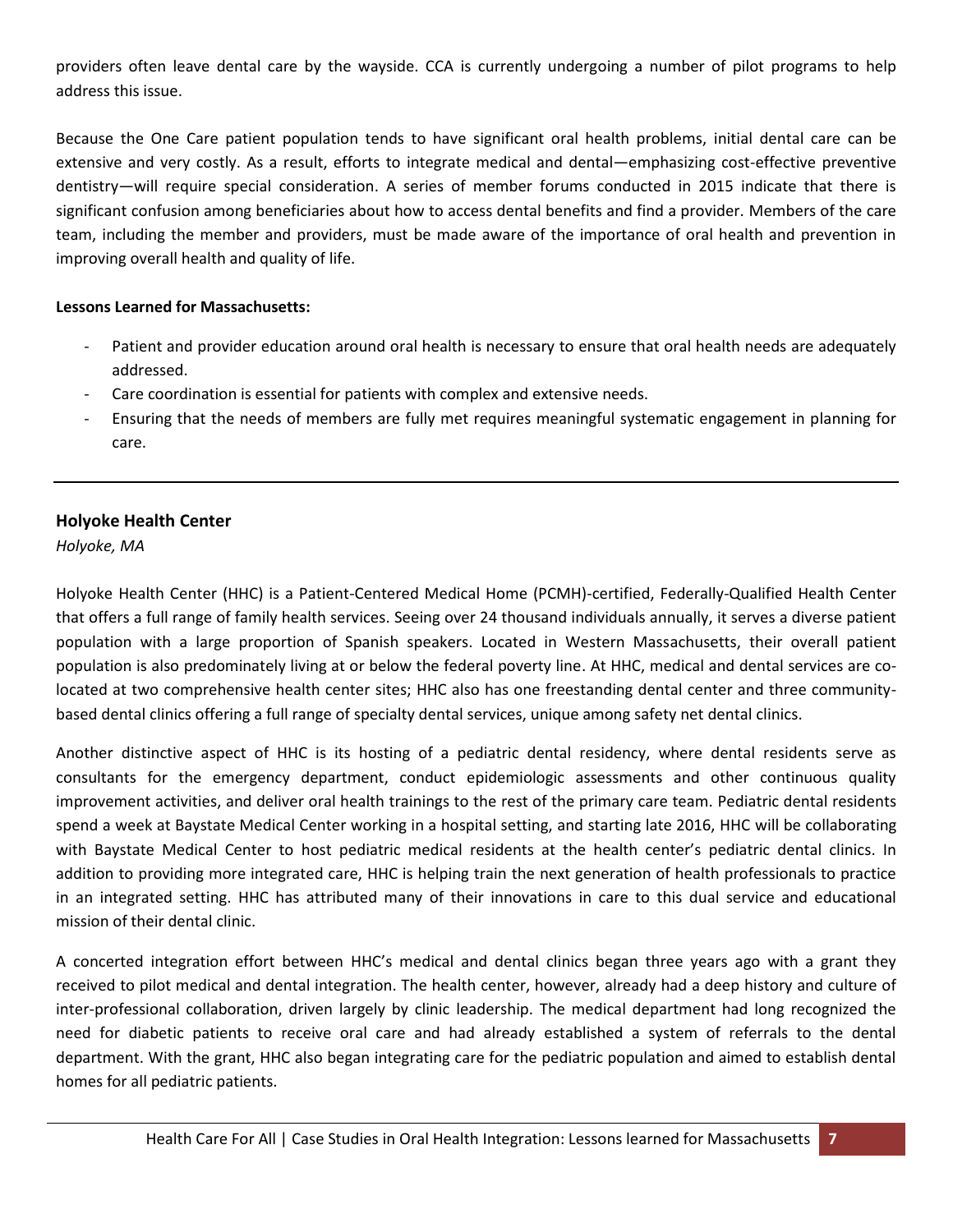*Because health information technology systems are valuable facilitators of integrated care, EHR vendors should be incentivized to work toward bidirectional functionality between medical and dental*

Care team education is a vital part of HHC's overall integration strategy, and oral health curriculum has been incorporated into various clinical team members' training. Nurses and medical assistants receive training on dental diagnoses from the department of public health, and primary care staff receives training on pediatric oral health from quarterly presentations delivered by the pediatric dental residents. With these efforts, care team members are better able to practice at the top of their license and offer superior integrated care. There are standing orders for medical assistants to deliver fluoride varnish application during primary care visits and primary care team members are involved in risk assessments, oral screenings, and

preventive interventions, while reinforcing the need for dental follow-up in patient communications.

Recognizing the key importance of communication among providers, Holyoke Health Center invested in a health information technology system that facilitated data sharing between the medical and dental teams. The vendor, NextGen® Electronic Health Record (EHR) system, is significantly interoperable with both medical and dental components. On the medical side, the EHR automatically generates dental referrals to all patients due for a dental appointment. The EHR also facilitates comprehensive risk assessments by enabling the identification of comorbidities that may put patients at higher risk of dental disease. The primary care team and dental team are each able to access important patient information from the record such as visit information, the problem list, medications, and allergies, supporting continuity of care. The primary care team can thus incorporate dental diagnoses and past treatments into the patient exam while the dental team can consider additional patient health information when developing treatment plans. The EHR also allows for a quick structured referral process, and patients in need of immediate care can then be transferred to either medical or dental services.

In an effort to foster appropriate care delivery, dental providers at HHC are salaried with additional performance incentives as a part of compensation. Though there are production targets for dental providers, the incentive is small and providers do not often meet those targets. A more significant incentive for providers is in meeting quality improvement goals, many of which help create opportunities for care integration with the medical team, with a percentage of the total fees generated returned to the provider contingent on meeting quality metrics and his or her performance on monthly peer assessments of dental charts. This system of paying providers, however, does not easily align with how the clinic is reimbursed for services delivered, especially since quality improvement activities are not compensated and certain necessary services are not covered, posing a significant barrier to continued integration efforts to support whole-patient health.

#### **Lessons Learned for Massachusetts:**

- Continuous oral health training for care team members can foster a culture of integrated care.
- Investments in bidirectional health information technology systems can greatly enhance providers' ability to coordinate care across medical and dental services, and HIT vendors should be incentivized to further interoperability.
- Residency programs provide an opportunity to engage in coordinated care efforts across the community while training the next generation of providers to practice integrated care.
- Reimbursement systems need to properly incentivize integration efforts to support whole-patient health.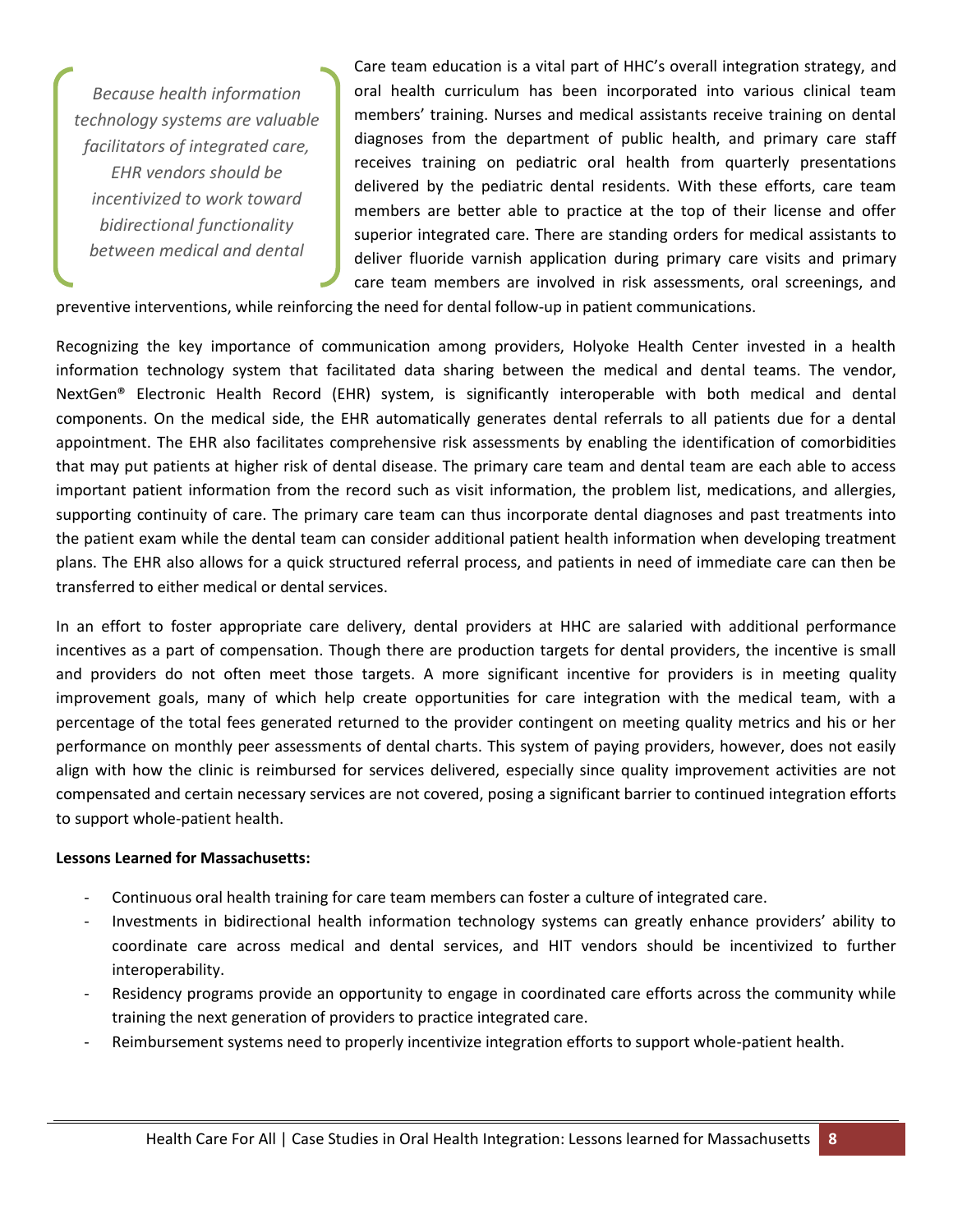# **Early Childhood Caries Collaborative – Boston Children's Hospital**

*Boston, MA; Providence, RI; nationwide*

The Early Childhood Caries (ECC) Collaborative began as an initiative at Boston Children's Hospital and St. Joseph Hospital for Children in Providence, RI to address the high rates of early childhood caries in their patients. ECC is a chronic yet preventable and controllable disease, which in advanced stages may negatively impact children's learning, speech, and overall development. Many children with ECC receive surgical treatment, which is both costly and ineffective on its own to address the root cause of the disease. The goals of the ECC Collaborative are to reduce the rate of new decay in patients, reduce the number of patients needing treatment in the operating room, and reduce the number of patients complaining of dental pain.

Adopted from the concept of chronic disease management, such as of asthma and diabetes, the initiative set out to target the root causes of early childhood tooth decay by addressing risk factors for caries. Using an evidence-based disease management clinical protocol, each child is assessed for their caries risk from a clinical examination and an interview with the parent. The parent is engaged in order to enhance his or her understanding the disease process and is provided with coaching and support to make lifestyle changes to reduce their child's caries risk. The parent is also offered risk-based preventive and restorative treatment if indicated and desired by the parent, and is recommended to follow

*Existing reimbursement systems reward volume over value. To move toward value, there should be fair reimbursement for evidence-based approaches to preventing and managing disease*

up on an interval based on their child's caries risk level. Children and their caregivers are provided with education and coaching to improve oral hygiene and dietary habits – in other words, establishing disease self-management skills. The care that is delivered is therefore not only tailored to each individual child and their family but at the same time is a more efficient allocation of limited resources.

The project's disease management protocol has been highly effective in reducing caries rates in children, with significant reductions in operating room utilization, new cavitation, and pain compared to a historical control group. Since 2011, the Initiative has expanded its reach as a Collaborative of Federally Qualified Health Centers and hospital-based dental clinics, and has concluded its third phase of implementation with 32 sites nationwide.

At Boston Children's Hospital, use of the disease management protocol has also been adopted for integration in the primary care setting. Working with a nurse champion, Boston Children Hospital's Primary Care Clinic has been conducting regular oral screenings and assesses the caries risk of children who come in for well-child visits, provides education to promote oral health strategies and prevent oral disease, and connects patients with dental care either at Boston Children's Hospital or through community referrals. Using a "knee to knee" approach with caregivers, nurses are able to perform oral screening children and deliver preventive fluoride varnish.

The success of the Early Childhood Caries Collaborative demonstrates that a risk-based approach to dentistry can prevent and arrest ECC. However, there are barriers that limit full implementation of the disease management protocol. Assessing caries risk and providing coaching to patients on preventing and managing disease are activities that are not reimbursable by insurance, with most plans largely structured on a fee for service system that provides one-size-fit-all coverage without regard to individual risk for disease. Consequently, patients and providers alike continue to be incentivized to give and receive surgical treatment of caries, instead of approaches that promote prevention and wellness.